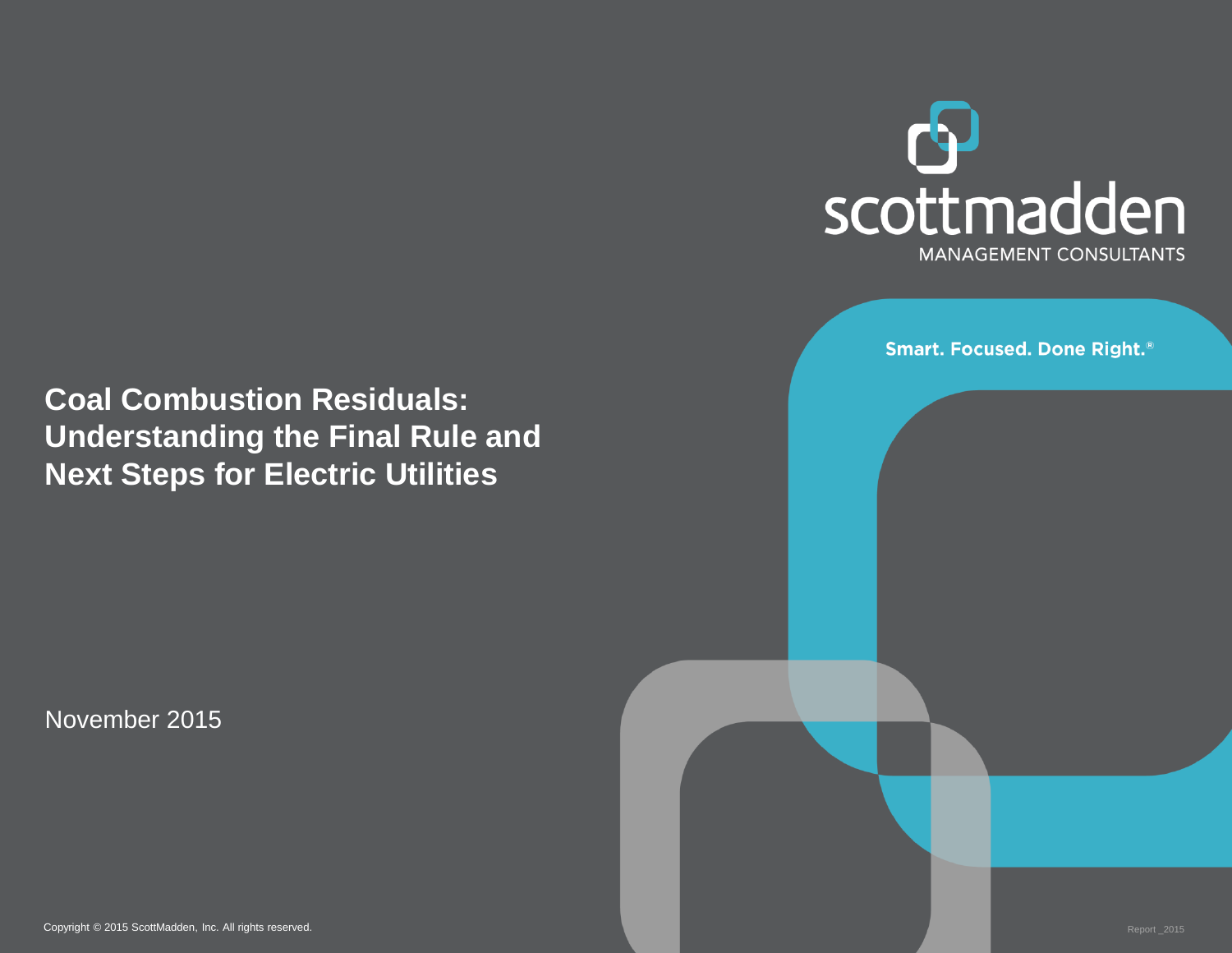### *Background*

# **EPA Publishes Its Long-Awaited Final CCR Rule**

### **EPA publishes its long-awaited final Coal Combustion Residuals (CCR) rule, but spares CCRs "hazardous" treatment**

- Originally proposed in July 2010 and previewed in December 2014, EPA formally published its final CCR rule in April 2015
- The rule regulates the disposal of CCRs from active electric generating units as nonhazardous waste under Subtitle D of the Resource Conversation and Recovery Act. The rule becomes effective October 14, 2015
	- Hazardous waste classification would have increased costs by an estimated \$10B to \$15B per year
- The final rule establishes minimal national criteria for CCR landfills and CCR surface impoundments. Sites must retrofit or close if they fail to meet criteria established by the new rule. Specific criteria include:
	- Location restrictions
	- Structural integrity requirements
	- Liner design criteria
	- Groundwater monitoring and corrective action requirements
	- Operating criteria (e.g., fugitive dust)
	- Closure and post-closure care requirements
	- Recording, notification, and internet posting requirements



#### **In order to comply, owners and operators will need to:**

- Develop a *formal compliance strategy* and execute plans to meet requirements by the EPA deadlines in a way that adequately demonstrates compliance
- Establish *organizational infrastructure to govern and oversee ongoing compliance responsibilities*, thereby fixing the lack of organizational oversight that led to the current situation and need for EPA rule

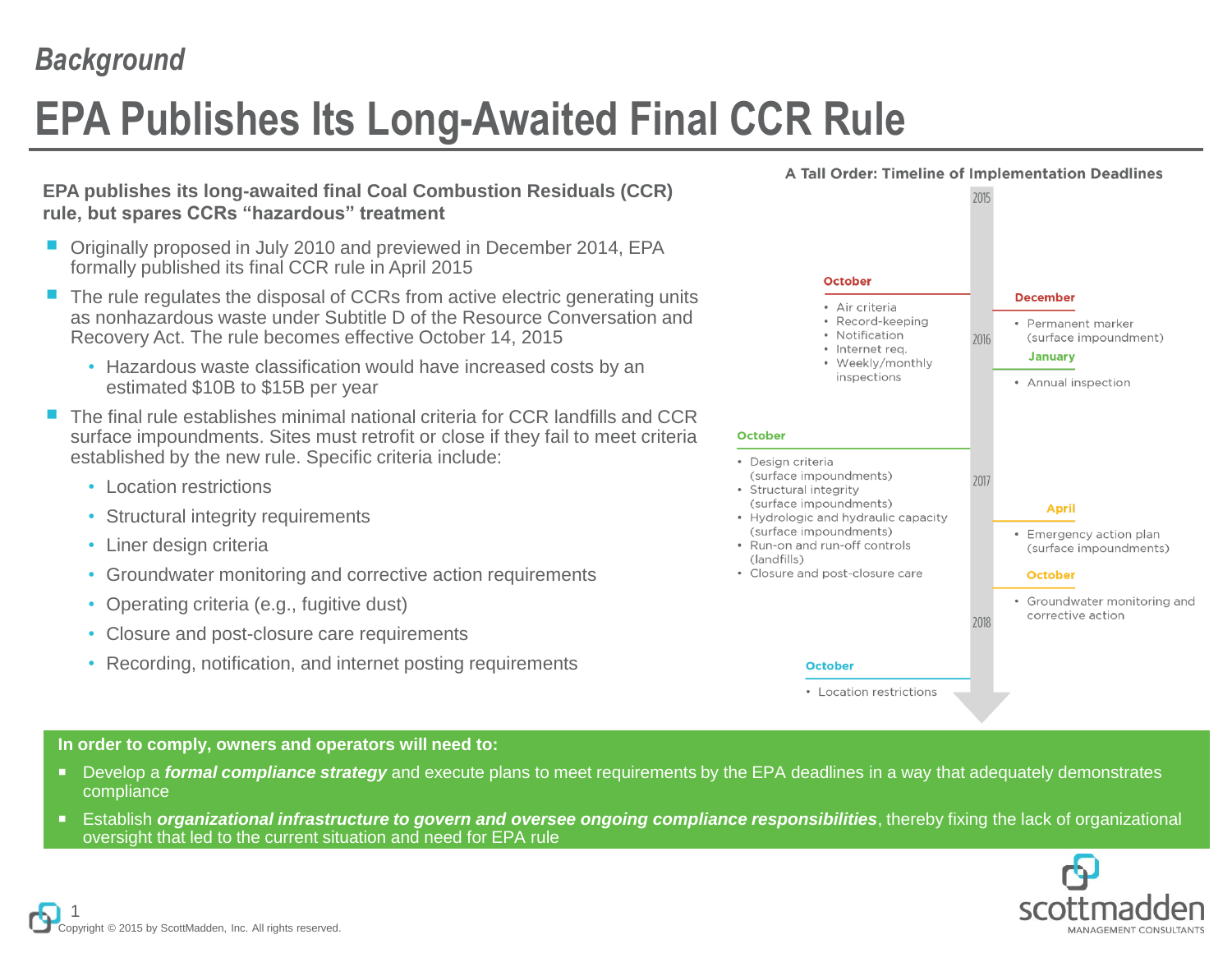# **Develop Compliance Strategy and Organizational Capabilities**

**Develop an effective CCR compliance strategy: "quickly fix the problem and/or demonstrate compliance"**

- A CCR compliance strategy should use the following process to develop a compliance strategy (see figure to the right)
- The compliance strategy should result in a master strategy for each site that:
	- Identifies all planned activities to address long-term ash handling and storage requirements
	- Identifies key coal combustion product activities and associated timing, anticipated ash production levels based on the generation plan, facility capacity limits, and amounts planned for marketing
	- Provides an effective communication tool for plant-level strategy at a glance and a mechanism for issue and/or gap identification in planned project dates



### **Develop organizational infrastructure: "fix the underlying gaps in oversight that could lead to problems down the road"**

■ In addition to a compliance strategy, organizational capabilities must be developed to ensure effective, ongoing oversight by using the following steps:

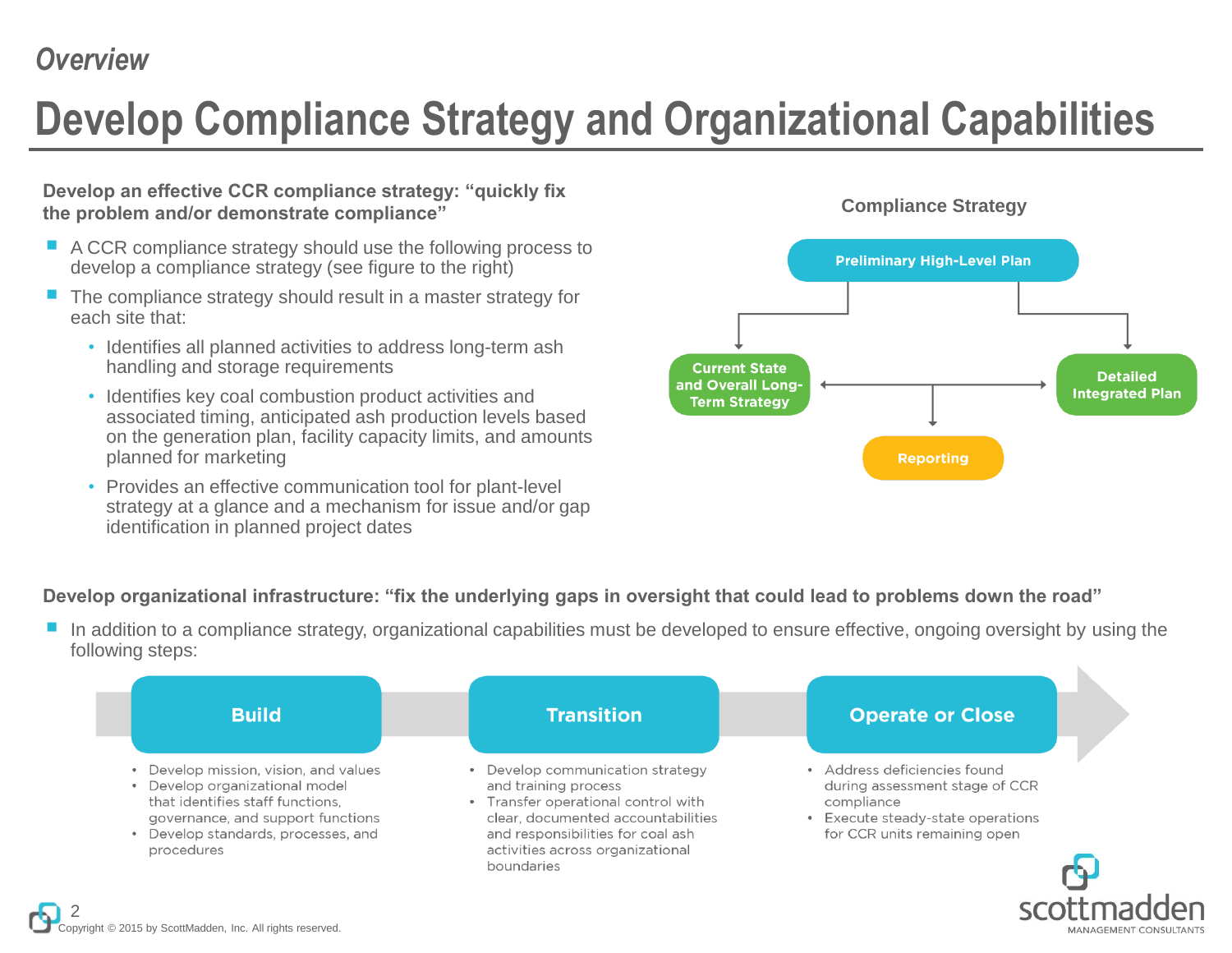# **Approach for Integrated Plan Creation**

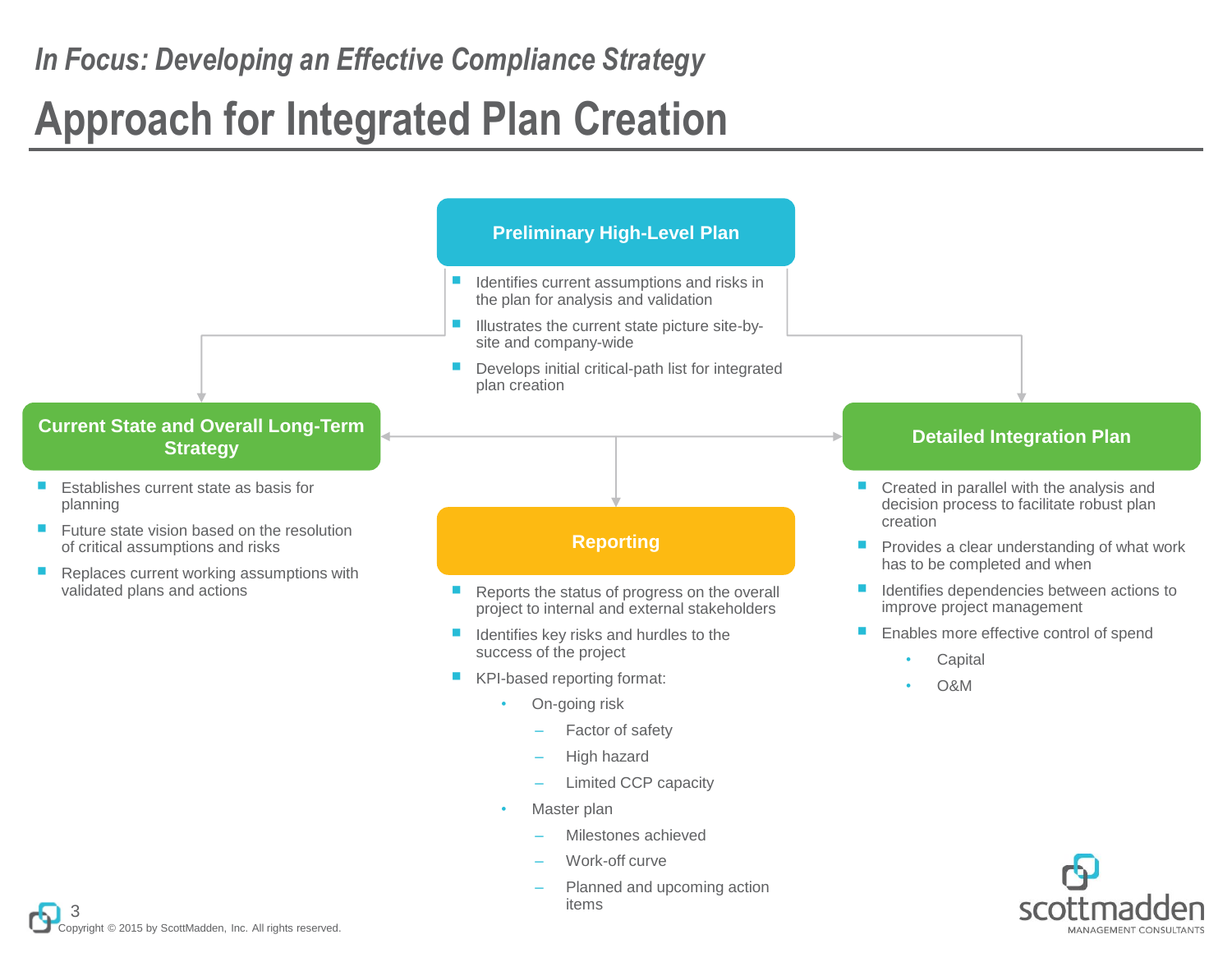## *In Focus: Developing an Effective Compliance Strategy (Cont'd)*

# **Overview of Master Strategies Document**

### **Potential Improvements**

- *CCP Streams (charcoal circles)*
	- Type
	- Amount produced
- *Generation Considerations (assumptions)*
	- Unit shutdowns
	- CCP mixture (e.g., % ash and % gypsum from scrubber)
- *Marketing Plans (green boxes)*
	- Annual amount
- *Disposal Plans (yellow and orange boxes)*
	- Disposal facility type (e.g., pond, dry stack, landfill)
	- Capacity of disposal site (FY)
	- Closure date of facility
- *Future Clean Air Plans (2015 installations)*
	- Scrubbers
	- Coal Mix

#### **Potential Improvements**

- Developed for each plant to identify all planned activities related to addressing long-term ash handling and storage requirements
- Identifies key CCP activities and associated timing, anticipated ash production levels based on the generation plan, facility capacity limits, and marketing plan amounts
- Effective communication tool for the plant-level strategy at a glance and a mechanism for issue and/or gap identification in planned project dates
- Must be maintained and aligned with capital plan and project schedules





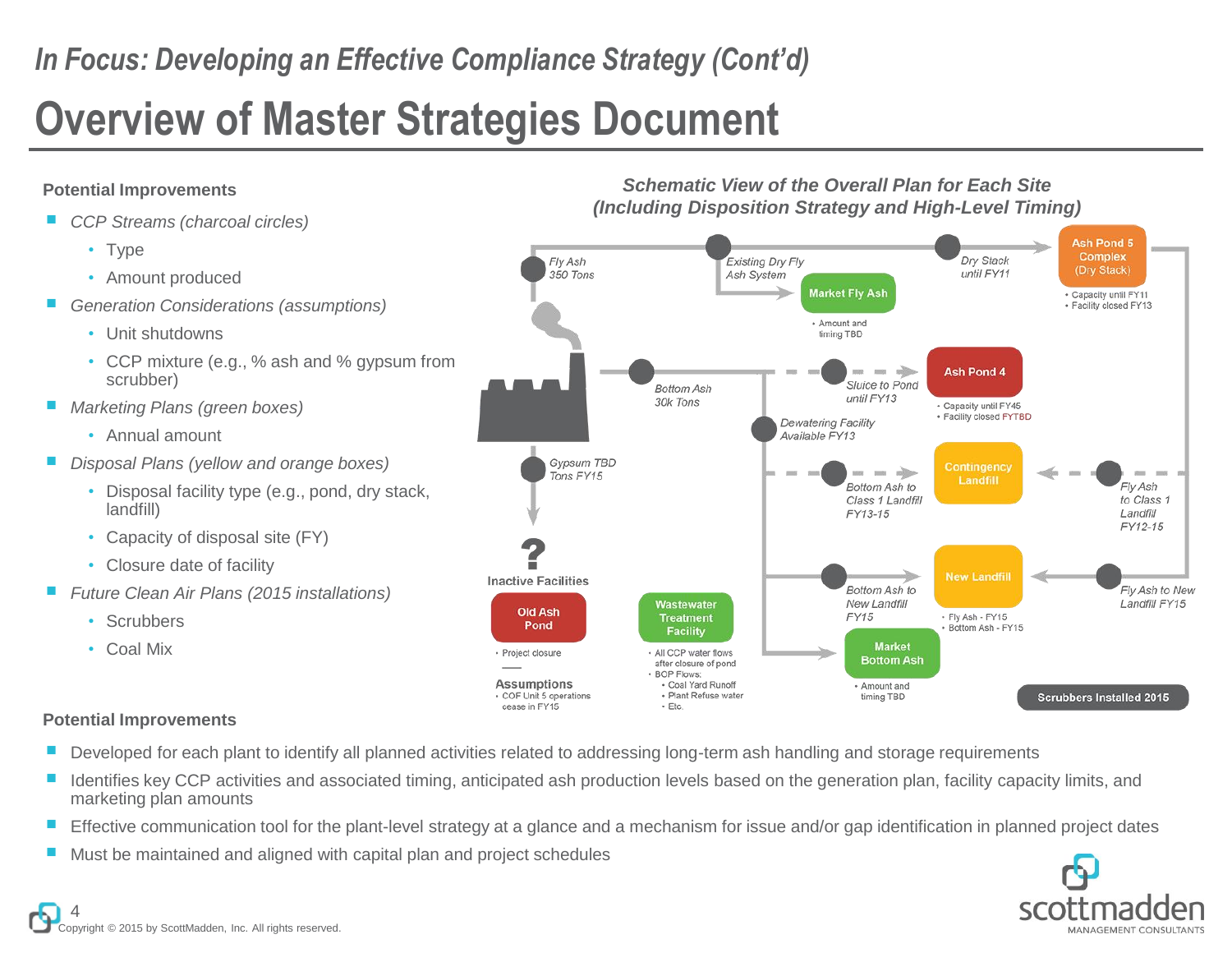## *ScottMadden Capabilities*

## **CCR Expertise**



### **C O A L C O M B U S T I O N R E S I D U A L S**

### **Large Federal Utility Coal Combustion Product Remediation**

ScottMadden supported a progress assessment of the coal combustion product (CCP) remediation efforts being performed by a large federal utility focused on converting all coal generation ash ponds from wet- to drystorage facilities. ScottMadden's focus included identifying critical tasks associated with all CCP projects and defining high-level CCP strategies for all fossil sites. ScottMadden also assisted with the identification and integration of cross-team dependencies (e.g., environmental operations and maintenance, capital projects group, etc.)

#### **Large Investor-Owned Utility Coal Combustion Product Change Management Support**

ScottMadden assisted a large investor-owned utility build a CCP department by developing a comprehensive training plan and implementation plan. The plan was designed to ensure that training materials, venues, and schedules ensured that personnel were trained prior to assumption of operational control. The training plan was role based and customized to the specific positions in the organization. In addition, ScottMadden developed an implementation plan for training activities and communications.